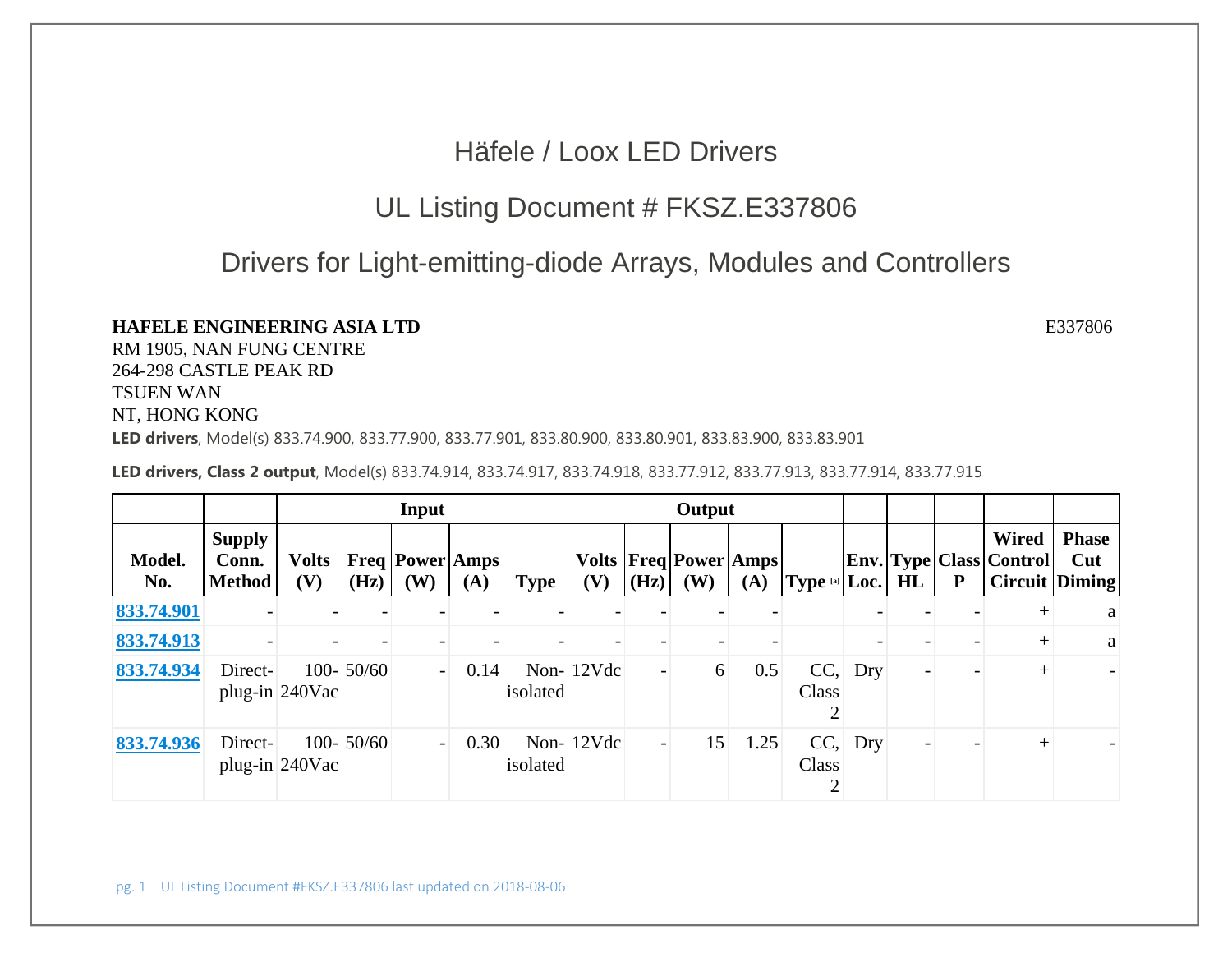| 833.74.938 | Direct-       | plug-in 240Vac | $100 - 50/60$ |    | 0.35 | isolated | Non-12Vdc |                          | 27 | 2.25            | Class<br>$\overline{2}$        | $CC,$ Dry |  |        |  |
|------------|---------------|----------------|---------------|----|------|----------|-----------|--------------------------|----|-----------------|--------------------------------|-----------|--|--------|--|
| 833.74.941 | Cord-<br>plug | and- $240$ Vac | $100 - 50/60$ | 19 | 0.42 | isolated | Non-12Vdc |                          | 15 | 1.25            | CC,<br>Class<br>2              | Dry       |  | $^{+}$ |  |
| 833.74.946 | Cord-<br>plug | and- $240$ Vac | $100 - 50/60$ | 19 | 0.42 | isolated | Non-12Vdc | $\overline{\phantom{a}}$ | 15 | 1.25            | CC,<br>Class<br>$\overline{2}$ | Dry       |  | $^{+}$ |  |
| 833.74.960 | Cord-<br>plug | and-240Vac     | $100 - 50/60$ | 25 | 0.35 | isolated | Non-12Vdc |                          | 20 | 1.67            | Class<br>$\overline{2}$        | $CV,$ Dry |  | $+$    |  |
| 833.74.961 | Cord-<br>plug | and- $240$ Vac | $100 - 50/60$ | 25 | 0.35 | isolated | Non-12Vdc |                          | 20 | 1.67            | Class<br>$\overline{2}$        | CV, Drv   |  | $+$    |  |
| 833.74.962 | Cord-<br>plug | and- $240$ Vac | $100 - 50/60$ | 40 | 0.7  | isolated | Non-12Vdc |                          | 40 | 3.3             | CV,<br>Class<br>$\mathfrak{D}$ | Dry       |  | $+$    |  |
| 833.74.963 | Cord-<br>plug | and-240Vac     | $100 - 50/60$ | 40 | 0.7  | isolated | Non-12Vdc |                          | 40 | 3.3             | Class<br>$\overline{2}$        | CV, Dry   |  | $^{+}$ |  |
| 833.74.964 | Cord-<br>plug | and- $240$ Vac | $100 - 50/60$ | 75 | 0.85 | isolated | Non-12Vdc |                          | 60 | 5               | Class<br>$\overline{2}$        | $CV,$ Dry |  | $^{+}$ |  |
| 833.74.965 | Cord-<br>plug | and- $240$ Vac | $100 - 50/60$ | 75 | 0.85 | isolated | Non-12Vdc |                          | 60 | 5               | Class<br>$\overline{2}$        | $CV,$ Dry |  | $^{+}$ |  |
| 833.77.935 | Cord-<br>plug | and-240Vac     | $100 - 50/60$ | 19 | 0.30 | isolated | Non-24Vdc | $\overline{\phantom{a}}$ |    | $15 \mid 0.625$ | CC,<br>Class<br>2              | Dry       |  | $^{+}$ |  |

**2 |** Page U L Listing Document #FKSZ.E337806 last updated <sup>o</sup> <sup>n</sup> 2018 ‐ 0 8 ‐ 0 6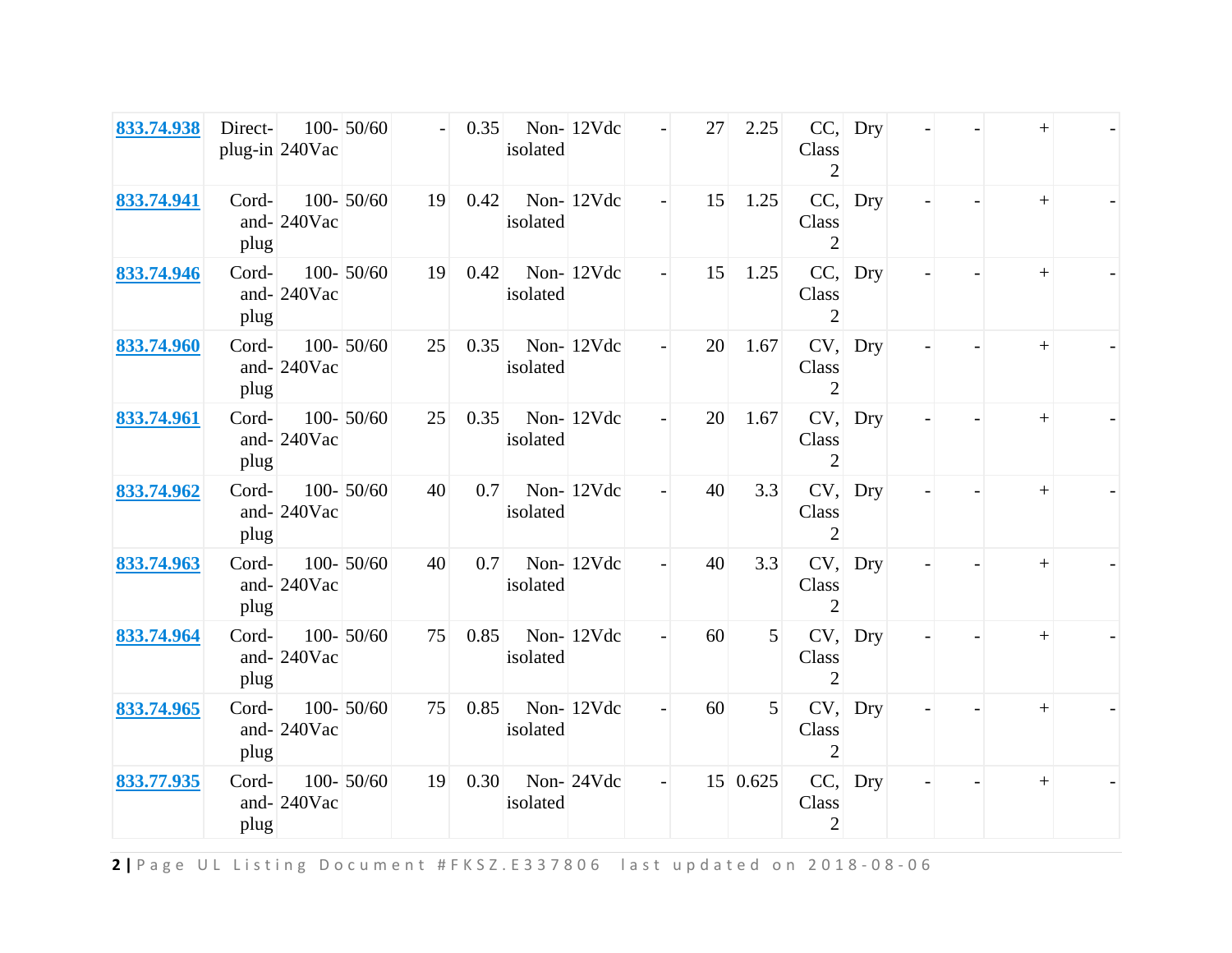| 833.77.936 | Cord-<br>plug | and- $240$ Vac | $100 - 50/60$ | 19  | 0.30 | isolated | Non-24Vdc | $\overline{\phantom{a}}$ | 15 | 0.625 | Class      | $CC,$ Dry |  | $\, + \,$ |  |
|------------|---------------|----------------|---------------|-----|------|----------|-----------|--------------------------|----|-------|------------|-----------|--|-----------|--|
| 833.77.945 | Cord-<br>plug | and- $240$ Vac | $100 - 50/60$ | 25  | 0.35 | isolated | Non-24Vdc |                          | 20 | 0.83  | Class      | CV, Dry   |  |           |  |
| 833.77.946 | Cord-<br>plug | and- $240$ Vac | $100 - 50/60$ | 25  | 0.35 | isolated | Non-24Vdc |                          | 20 | 0.83  | Class<br>2 | $CV,$ Dry |  |           |  |
| 833.77.947 | Cord-<br>plug | and- $240$ Vac | $100 - 50/60$ | 40  | 0.9  | isolated | Non-24Vdc |                          | 40 | 1.67  | Class      | $CV,$ Dry |  | $^{+}$    |  |
| 833.77.948 | Cord-<br>plug | and- $240$ Vac | $100 - 50/60$ | 40  | 0.9  | isolated | Non-24Vdc |                          | 40 | 1.67  | Class<br>2 | $CV,$ Dry |  | $^{+}$    |  |
| 833.77.949 | Cord-<br>plug | and- $240$ Vac | $100 - 50/60$ | 100 | 0.9  | isolated | Non-24Vdc |                          | 90 | 3.75  | Class      | $CV,$ Dry |  | $^{+}$    |  |
| 833.77.950 | Cord-<br>plug | and- $240$ Vac | $100 - 50/60$ | 100 | 0.9  | isolated | Non-24Vdc |                          | 90 | 3.75  | Class      | $CV,$ Dry |  |           |  |

[a] Identifies if the product itself has isolation between input and output based on the requirements of the standard. Output type (Nonisolated, Isolated, Class 2, LED Class 2) is designated based on the requirements that have been applied.

Wired Control Circuit: a = This device does not have a wired control circuit, b = This device has a wired control circuit that is isolated per Supplement SF,  $c =$  This device has a wired control circuit that is nonisolated per Supplement SF,  $+$  = Not evaluated

Phase-cut Dimming: a = This device has not been evaluated per Supplement SH, b = This device has been evaluated per Supplement SH, c = This device has been evaluated per Supplement SH for use with specific dimmer models - see UL Report.

Last Updated on 2018-08-06